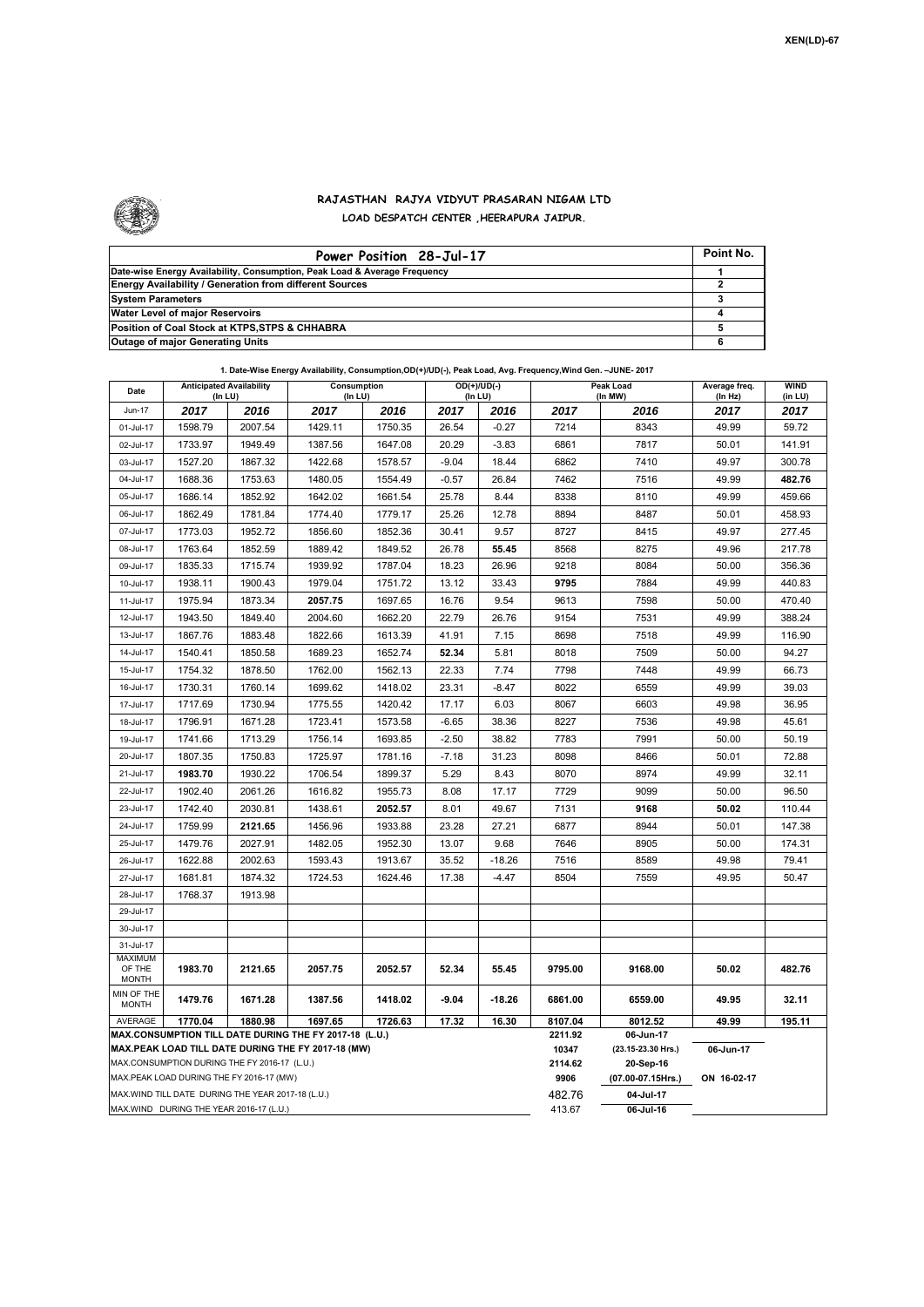|                | (In LU)                                             |                 |                             |                 |
|----------------|-----------------------------------------------------|-----------------|-----------------------------|-----------------|
| S.No.          | Sources Available to Rajasthan / Installed          | Prior           | Prior                       | Actual          |
|                | Capacity as on 30.09.2016                           |                 | assessment of assessment of | Energy          |
|                | (In MW)                                             | Avail. For next | Avail.                      | <b>Received</b> |
|                |                                                     | Day             |                             |                 |
|                |                                                     |                 | 27-Jul-17                   |                 |
| 1              | KTPS (1240/1240)                                    | 42.00           | 42.00                       | 39.25           |
| $\overline{2}$ | STPS (1500/1500)                                    | 55.00           | 55.00                       | 53.10           |
| 3              | DHOLPUR GAS CCPP (330/330)                          | 0.00            | 0.00                        | 0.00            |
| 4              | RAMGARH (273.5/273.5)                               | 45.00           | 45.00                       | 45.52           |
| 5              | RAPP-A(200/200)                                     | 36.00           | 36.00                       | 40.57           |
| 6              | MAHI (140/140)                                      | 0.00            | 0.00                        | 1.16            |
| 7              | CHAMBAL (RPS+JS) (135.5/271)                        | 0.00            | 0.00                        | 2.09            |
| 8              | <b>GIRAL LIGNITE (250/250)</b>                      | 0.00            | 0.00                        | 0.00            |
| 9              | CHHABRA TPS 1000/1000)                              | 218.00          | 218.00                      | 297.56          |
| 10             | ADANI (TPS) + KALISINDH (TPS)                       | 423.60          | 288.00                      | 313.21          |
|                | (1200+1200/1320+1200)                               |                 |                             |                 |
| 11             | WIND FARM (3980.40/4119.15)                         | 80.00           | 50.00                       | 50.47           |
| 12             | SOLAR POWER(737.70/1295.70)                         | 0.00            | 0.00                        | 0.00            |
| 13             | CAPTIVE POWER PLANTS                                | 0.00            | 0.00                        | 0.00            |
| 14             | REGIONAL (INTRA STATE) O.A. (VLTPS)                 | 0.00            | 0.00                        | 0.00            |
| 15             | <b>OPEN ACCESS</b>                                  | $-73.19$        | $-72.05$                    | $-70.75$        |
| 16             | BIOMASS - (101.95/119.25)                           | 6.00            | 5.00                        | 5.73            |
| 17             | BARSINGHSAR LTPS(250/250)                           | 31.00           | 54.00                       | 51.26           |
| 18             | RAJWEST (1080/1080)                                 | 138.00          | 172.00                      | 83.21           |
|                | <b>TOTAL (A): 1-18</b>                              | 1001.41         | 892.95                      | 912.38          |
| 19             | <b>BBMB COMPLEX</b>                                 |                 |                             |                 |
|                | a) BHAKRA(230.79/1516.3)                            | 33.86           | 34.32                       | 34.18           |
|                | b) DEHAR (198/990)                                  |                 |                             | 29.23           |
|                | c) PONG (231.66/396)                                | 29.48<br>24.92  | 29.50<br>19.11              |                 |
|                |                                                     |                 |                             | 24.82           |
|                | TOTAL: a TO c                                       | 88.26           | 82.93                       | 88.23           |
| 20             | <b>CENTRAL STATIONS</b>                             |                 |                             |                 |
|                | d) SINGRAULI (300/2000)                             | 78.61           | 80.09                       | 74.91           |
|                | e) RIHAND<br>(310.24/3000)                          | 95.94           | 95.89                       | 92.02           |
|                | f) UNCHAHAR-I(20/420)                               | 0.70            | 2.54                        | 4.89            |
|                | g) UNCHAHAR-II& III(61/630)                         | 2.60            | 10.02                       | 19.47           |
|                | h) INDIRA GANDHI STPS(JHAJHAR) 0.00/1500)           | 0.00            | 0.00                        | 0.00            |
|                | i) NCTPS DADRI St-II (43.22/980) + DADRI-TH         | 1.83            | 6.67                        | 12.83           |
|                | j) DADRI GAS (77/830)                               | 3.71            | 1.65                        | 3.17            |
|                | $k)$ ANTA<br>(83.07/419)                            | 0.00            | 0.00                        | 0.00            |
|                | I) AURAIYA<br>(61.03/663)                           | 0.00            | 0.00                        | 0.00            |
|                | m) NAPP<br>(44/440)                                 | 9.12            | 9.10                        | 9.10            |
|                | $n)$ RAPP-B<br>(125/440)                            | 31.09           | 31.09                       | 31.09           |
|                | o) RAPP-C<br>(88/440)                               | 20.58           | 20.58                       | 20.58           |
|                | p) SALAL<br>(20.36/690)                             | 4.76            | 4.76                        | 4.76            |
|                | q) URI<br>(70.37/720)                               | 15.84           | 16.73                       | 16.71           |
|                | r) TANAKPUR (10.86/94)                              | 2.50            | 2.51                        | 2.44            |
|                | s) CHAMERA - (105.84/540)                           | 25.15           | 25.12                       | 25.15           |
|                | t) CHAMERA-II (29.01/300)                           | 6.33            | 6.96                        | 6.96            |
|                | u) CHAMERA-III (25.21/231)                          | 6.02            | 5.97                        | 5.97            |
|                | v) DHAULIGANGA (27/280)                             | 6.50            | 6.50                        | 6.50            |
|                | w) DULHASTI (42.42/390)                             | 10.09           | 10.09                       | 10.09           |
|                | x) SEWA (13/120)                                    | 3.28            | 3.27                        | 3.27            |
|                | y) NJPC (112.00/1500) + RAMPUR(31.808/412.02)       | 34.83           | 34.83                       | 34.83           |
|                | z) TEHRI (75/1000)                                  | 15.75           | 15.75                       | 15.75           |
|                | aa) KOTESHWR (33.44/400) + PARBATI3 (56.73/520)     | 20.40           | 31.84                       | 34.09           |
|                |                                                     |                 |                             |                 |
|                | ab) TALA                                            | 3.65            | 3.71                        | 3.71            |
|                | ac) MUNDRA UMPP (380/4000)                          | 87.30           | 90.00                       | 86.69           |
|                | ad) SASAN (372/3960)                                | 78.66           | 75.60                       | 75.24           |
|                | ae) FRKKA+KHLGN+TLCHR (70.18/3940)                  | 24.44           | 31.44                       | 26.00           |
|                | af) URS POWER(DADRI TH-I)                           | 0.00            | 0.00                        | 0.00            |
|                | TOTAL SCHEDULE(a TO af)                             | 677.94          | 705.62                      | 714.45          |
|                | LOSSES                                              | $-12.41$        | $-24.05$                    | $-24.23$        |
|                | NET SCHEDULED                                       | 665.53          | 681.57                      | 690.22          |
| 21             | BILATERAL (REG.) EXCL. BANKING                      | 26.35           | 26.35                       | 26.35           |
| 22             | <b>BANKING</b>                                      | -48.17          | -48.17                      | -48.17          |
| 23             | BILATERAL(INTER-REG.). EXCLUDING (ISOA &            | 57.68           | 56.39                       | 56.24           |
| 24             | BANKING)<br>INTER STATE OPEN ACCESS (BILATERAL+IEX) | 73.19           | 72.05                       | 70.75           |
|                |                                                     |                 |                             |                 |
| 25             | INDIAN ENERGY EXCHANGE                              | $-7.62$         | $-0.62$                     | $-0.62$         |
|                | <b>TOTAL(B): (19 TO 25)</b>                         | 766.96          | 788.87                      | 794.77          |
|                | TOTAL GENERATION (A +B) : 1 TO 25                   |                 |                             | 1707.15         |
|                | OVER DRAWAL (+)/UNDER DRAWAL (-)                    |                 |                             | 17.38           |
|                | <b>GRAND TOTAL</b>                                  | 1768.37         | 1681.81                     | 1724.53         |
|                | <b>LAST YEAR</b>                                    | 1913.98         | 1874.32                     | 1624.46         |

## **2.Anticipated Availability/Generation From Different Sources**